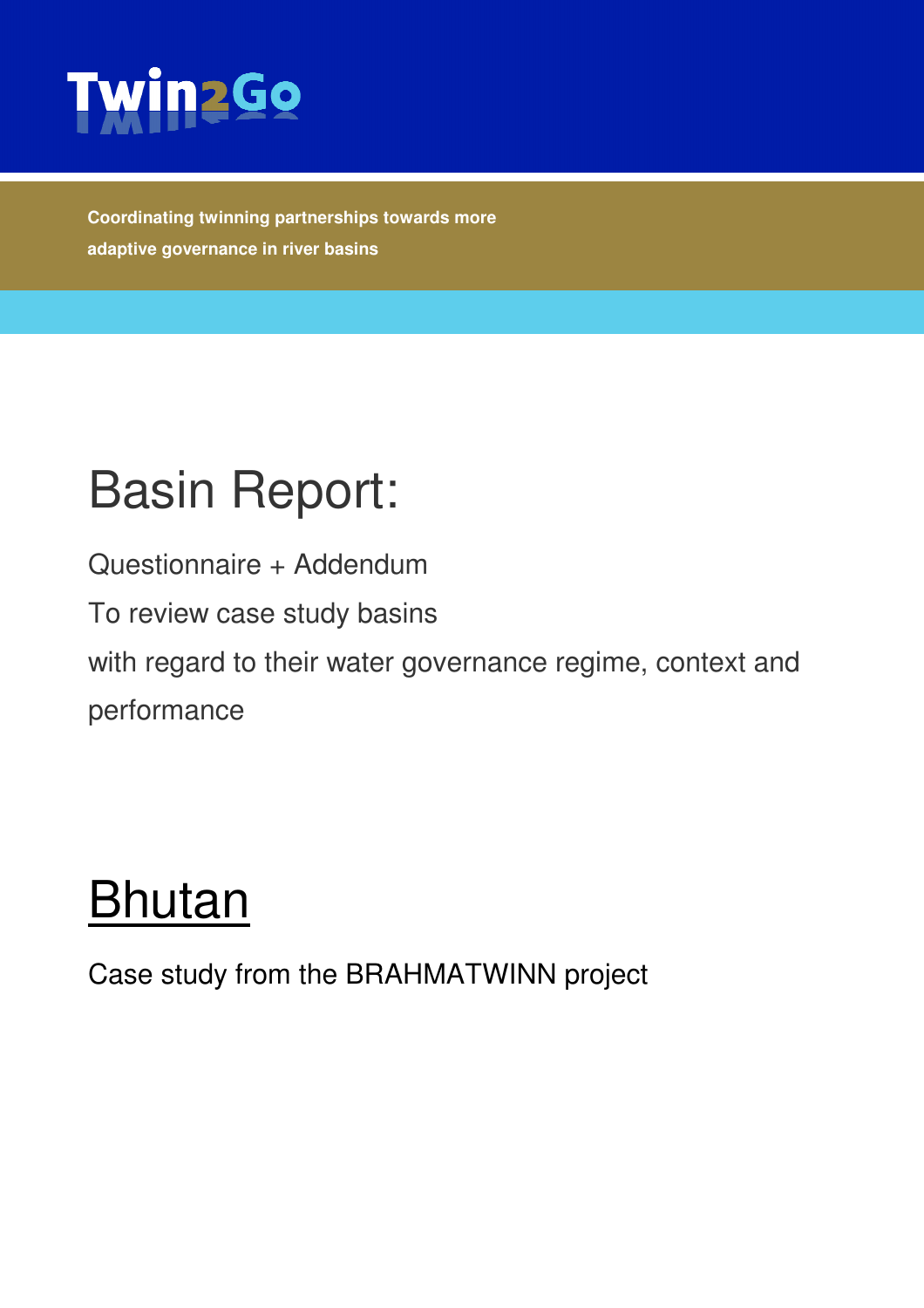

### **About this questionnaire**

#### **1. Introduction**

This questionnaire was developed within the consortium of the **Twin2Go** EC-project based on research case studies from numerous macro-scale river basins. The aim of the questionnaire is to investigate and document professional know-how about the process of implementing integrated water resources management (IWRM) in river basins studied in various EC-projects of the  $6<sup>th</sup>$  EC Framework Program (FP6), a worldwide perspective with respect to impacts of climate change.

The Upper Brahmaputra River Basin (UBRB) was one of the twinning basins in the **BRAHMATWINN** EC-project has been identified as a representative case study for further investigation in the Himalaya mountain region and became part of the **Twin2Go** EC-project. The results achieved by discussing and filling in this questionnaire therefore are not only of regional relevance but will also contribute to better understand the challenges and constraints for implementing IWRM as defined by the GWP in a global perspective.

The **Twin2Go** questionnaire is based on the case study results provided by the BRAHMATWINN EC-project and complement them with information about the basins' water governance regime, its context and performance. An explanation of the indicators, the scoring system applied and potential data sources is provided in the guidance document associated with the questionnaire.

#### **2. Objectives**

The objectives of the questionnaire are threefold:

- (i) To provide a comprehensive professional expert assessment of the status of IWRM implementation by local actors (LA) in the UBRB.
- (ii) To quantify the **Twin2Go** indicators related to issues of the basins' water governance regime, its context and performance and to specify the reasons identified by the LA for the applied indicator scoring.
- (iii) Evaluate the usefulness of the indicators identified by **Twin2Go** and specify complement ones that add to the basin assessment both in a regional and generic perspective.

### **3. How to fill in the questionnaire**

The questionnaire has been worked out during a two day workshop that took place between June  $3<sup>rd</sup>$ and 4<sup>th</sup>, 2010 in Guwahati, Assam, NE-India by invited professional experts. The process of filling in the questionnaire was a group effort and at the end of the workshop we had final questionnaires filled in jointly by the national experts groups from Nepal, Bhutan and NE-India.

Filling of the indicator table followed the following procedure:

- (i) Each participant of the workshop should read through the indicator description of the guiding document carefully and understand their meaning for the IWRM implementation assessment. This will provide sufficient information about the indicator meaning and will support the respective national group efforts to complete the questionnaire during the workshop.
- (ii) Assign a score to each of the indicators as described in the guiding document, i.e. "B". In the case of numerical indicators like indices, you should add the numerical value in brackets after the score, e.g. "B (0.178)" or "C (12,534)".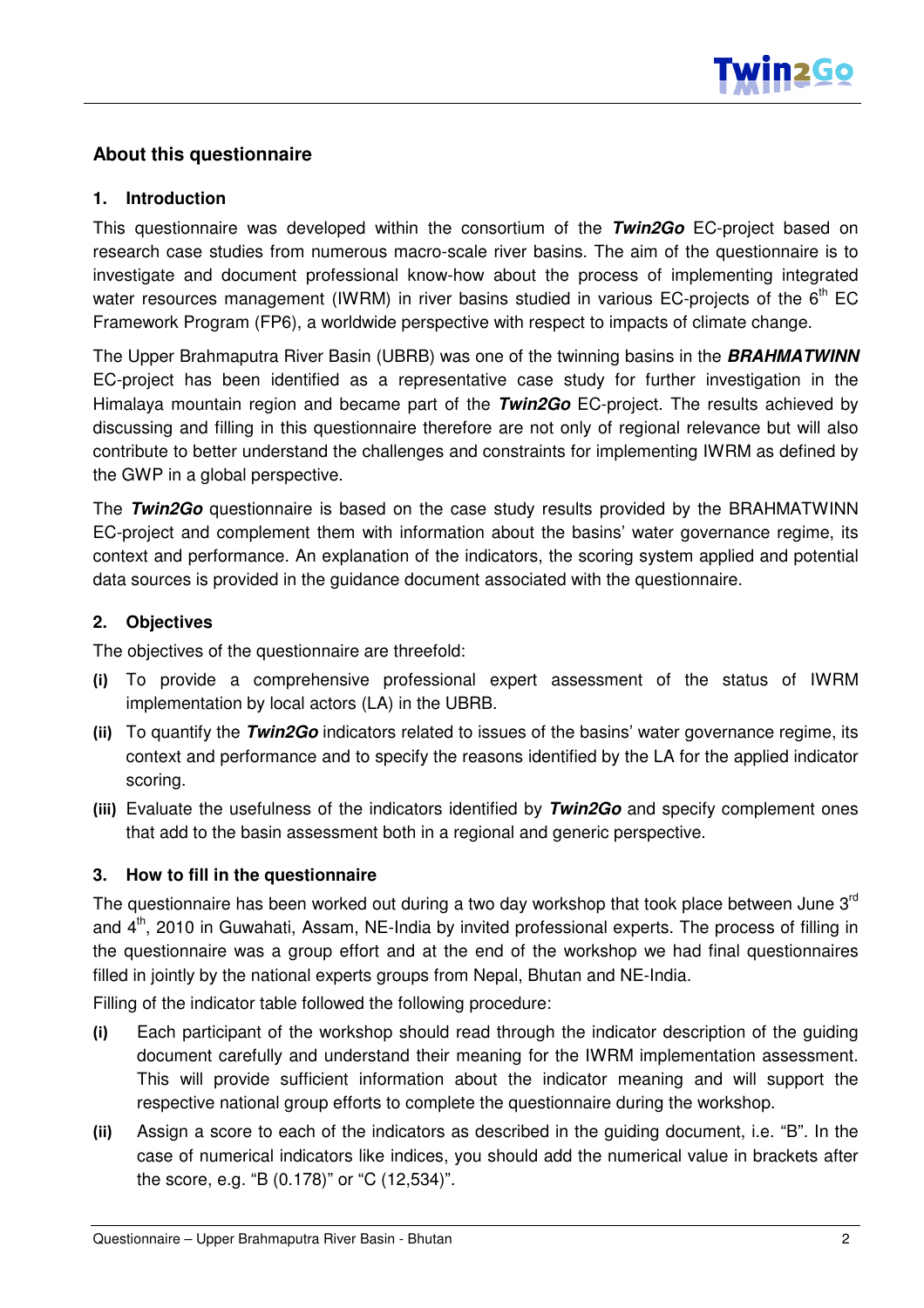

- (iii) The reasons for the scoring have to be explained in brief in the column "comments" and should be both comprehensive and descriptive for evaluation purposes. This column can also be used to specify if the given scoring was controversially discussed, to document data sources required or missing or to add further information that you find relevant for a better understanding of the topic addressed.
- (iv) Based on the preliminary synthesis results and discussion during the Twin2Go synthesis workshop (Stockholm, 01-02/09/10) an addendum was made with some additional parameters. This addendum has been filled by the same experts.

**The resulting data will be post-processed and added to the Twin2Go database. Should you feel these scores do not reflect the situation of the basin accurately, or want to contest any of the information included, you may contact the project organisers.** 

**Contact information as well as additional information regarding the project and the results can be found on** 

**www.twin2go.eu.** 

**Names of participating experts have been removed for confidentiality purposes.**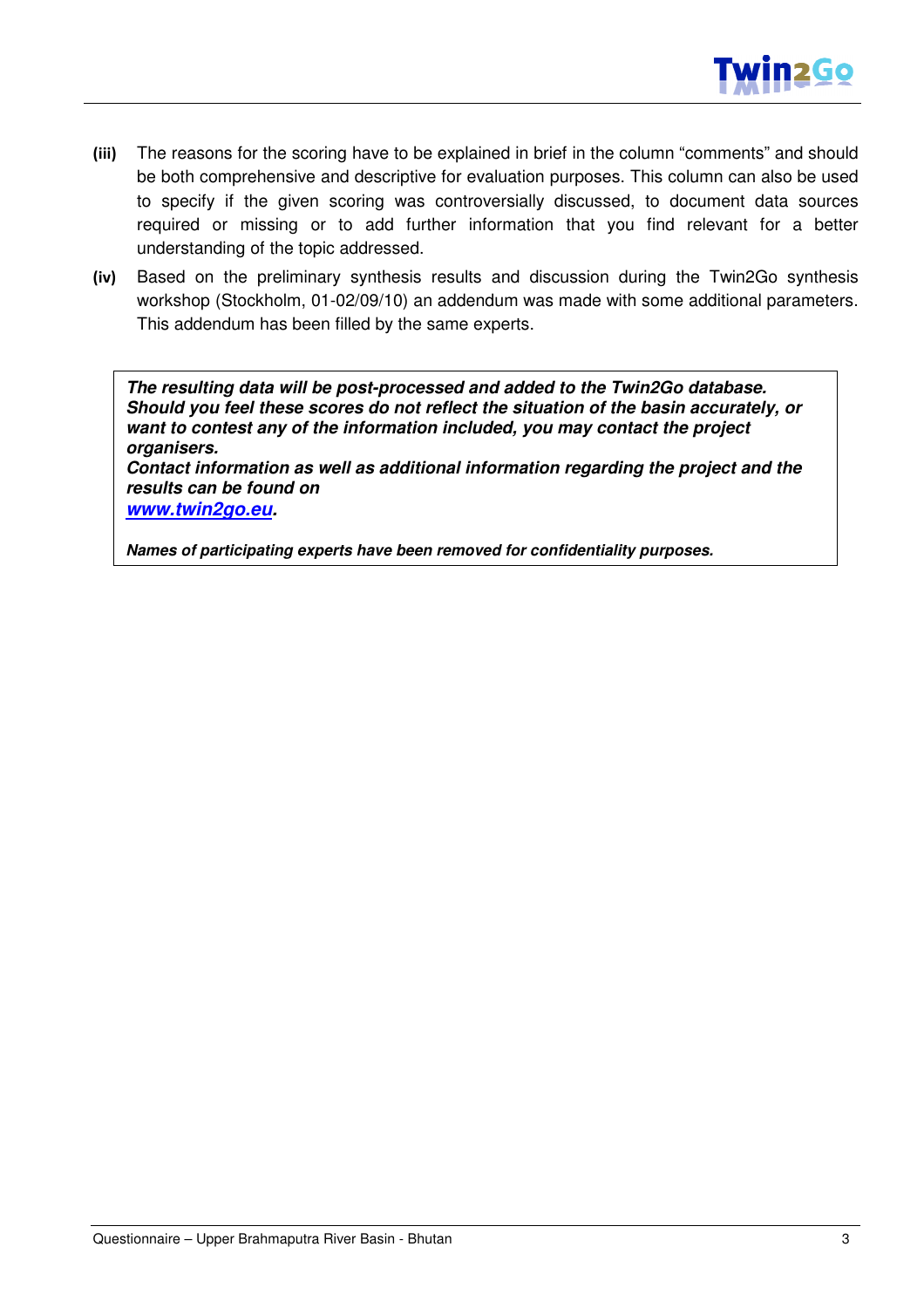

## **Table of Contents**

| a) Water policy, institutional & legal framework (formal and informal)                                                         | 5  |
|--------------------------------------------------------------------------------------------------------------------------------|----|
| b) Formalisation of IWRM principles & Millennium Development Goals                                                             | 8  |
| c) Decision making regarding uncertainties                                                                                     | 8  |
| II) Actor networks with emphasis on the role and interactions of state and non-state actors and                                |    |
| a) Cooperation and coordination structures                                                                                     | 9  |
| b) Information sharing via formal rules, dependency relationships etc.                                                         | 9  |
| III) Multi-level interactions across administrative boundaries and vertical integration across levels and<br>a) Centralisation | 10 |
|                                                                                                                                |    |
|                                                                                                                                |    |
| II) Good Governance Principles at the national level - legal basis at the national level 11                                    |    |
|                                                                                                                                |    |
|                                                                                                                                |    |
|                                                                                                                                |    |
|                                                                                                                                |    |
|                                                                                                                                |    |
|                                                                                                                                |    |
|                                                                                                                                |    |
|                                                                                                                                |    |
|                                                                                                                                |    |
|                                                                                                                                |    |
|                                                                                                                                |    |
|                                                                                                                                |    |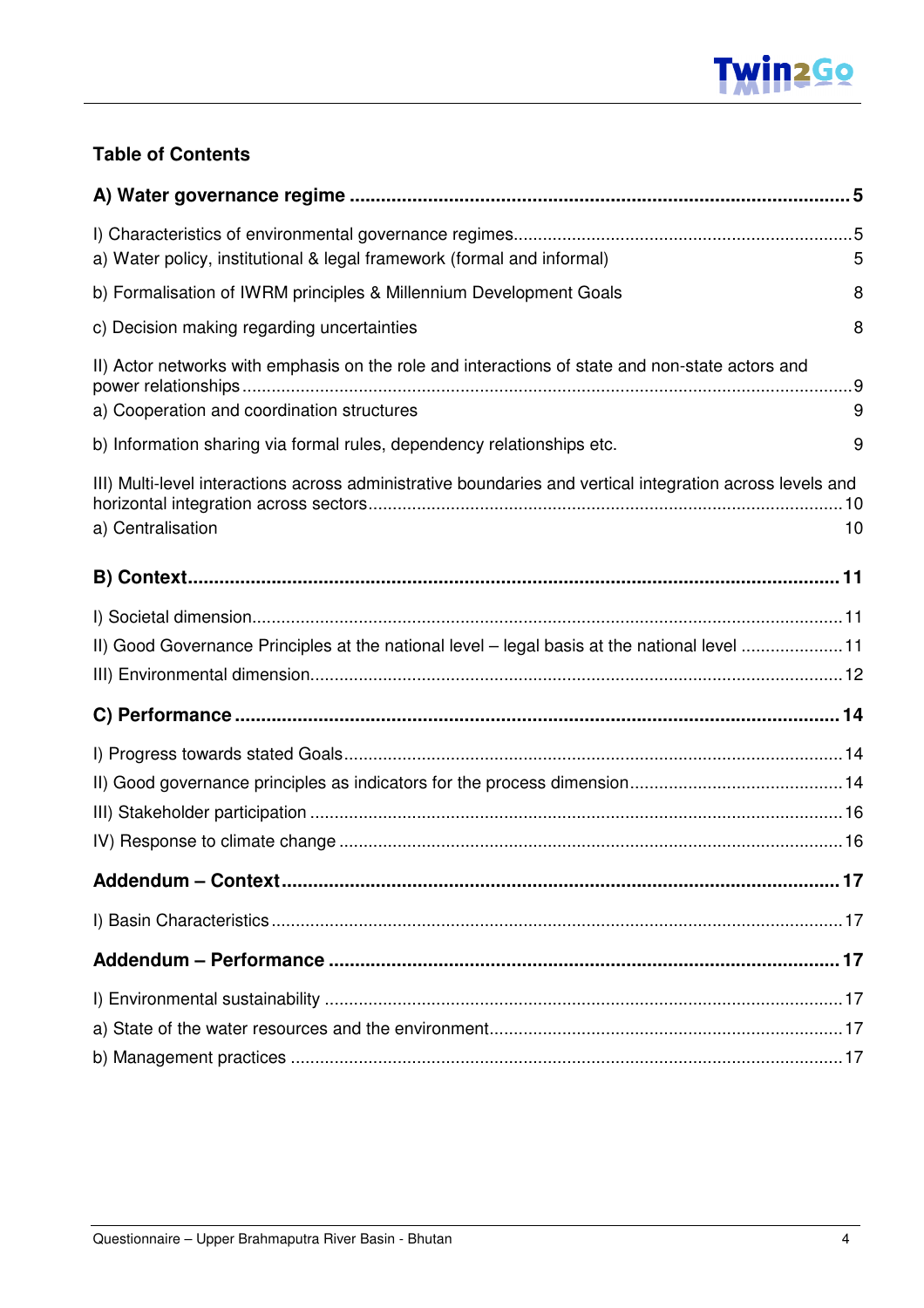

## **A) Water governance regime**

| No. | <b>Indicator</b>                                                                                | <b>Score</b> | <b>Comments</b>                                                                        |
|-----|-------------------------------------------------------------------------------------------------|--------------|----------------------------------------------------------------------------------------|
|     | I) Characteristics of environmental governance regimes                                          |              |                                                                                        |
|     | a) Water policy, institutional & legal framework (formal and informal)                          |              |                                                                                        |
|     |                                                                                                 | D            | Bhutan Water Bill 2010 is under review and process is advanced<br>$\bullet$            |
|     |                                                                                                 |              | IWRM principles are covered and with regional practices are considered                 |
|     |                                                                                                 |              | Bhutan has a series of well implemented by-laws at Gewok/community - such to warrent A |
| 1.  | <b>Domestic water legislation</b><br>(laws, by-laws, etc.) in place?                            |              | score                                                                                  |
|     |                                                                                                 |              | THE FOLLOWING IS BASED UPON MINIMUM CHANGES DURING PASSAGE OF BILL.                    |
|     |                                                                                                 |              | ALL RESPONSES ARE BASED UPON WHEN LAW EXISTS: NO IMPLEMENTATION                        |
|     |                                                                                                 |              | THUS HYPOTHETICAL CURRENTLY                                                            |
|     |                                                                                                 | A            | Public are trustee for water Res                                                       |
|     | <b>Domestic Water Law: Public</b><br>character of water and legal<br>status of water use rights |              | No private ownership of water                                                          |
| 2.  |                                                                                                 |              | Legal processes of conflict resolution                                                 |
|     |                                                                                                 |              | Water priorities are laid out - Ecology is a strtegic priority                         |
|     | <b>Domestic Water Law: Explicit</b>                                                             | A            | Recognition of diversity of traditional law                                            |
| 3.  | recognition of traditional and                                                                  |              | Where based on Equity & Justice                                                        |
|     | indigenous water uses                                                                           |              |                                                                                        |
|     | <b>Domestic Water Law: On flow</b>                                                              | A            | Ecology is prioritiesed MEFC                                                           |
| 4.  | availability, third party rights<br>and ecological requirements                                 |              | Water is state property so that rights extend across land ownership                    |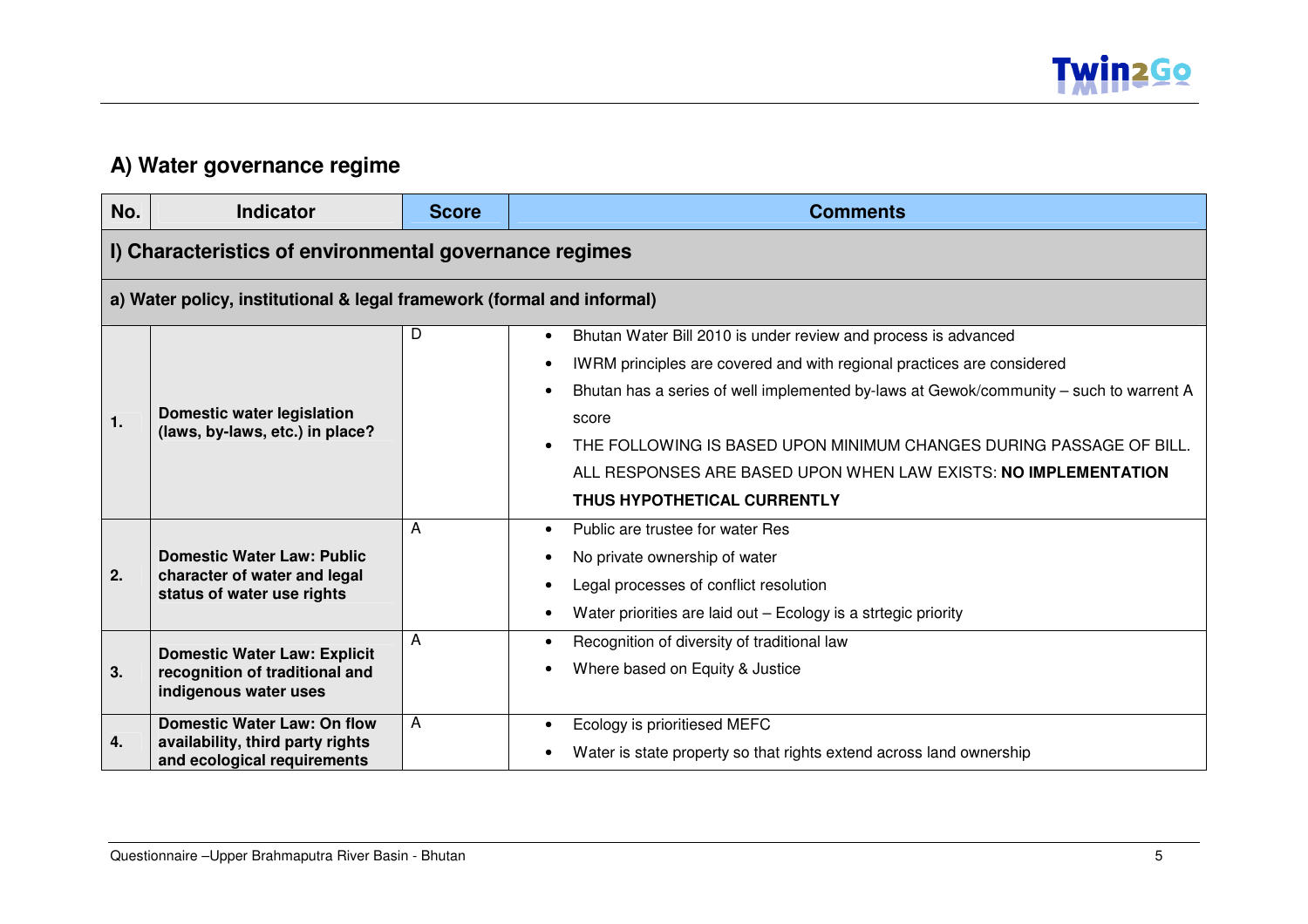

| No.             | <b>Indicator</b>                                                                        | <b>Score</b> | <b>Comments</b>                                                                    |
|-----------------|-----------------------------------------------------------------------------------------|--------------|------------------------------------------------------------------------------------|
|                 |                                                                                         | A            | Domestic is integrated into the IWRM<br>$\bullet$                                  |
| 5.              | Integration of domestic water<br>legislation                                            |              | Domestic water is a priority after ecology                                         |
|                 |                                                                                         |              | Pollution and water quality are considered/fines are implemented<br>٠              |
|                 | <b>Multilevel structure of domestic</b>                                                 | A            | Very clear administrative subsidiarity<br>$\bullet$                                |
| 6.              | water legislation and<br>subsidiarity                                                   |              | Decsion making is cross sectorial                                                  |
| 7.              | <b>Existence of formal domestic</b><br>administrative structure for<br>water governance | A            | Extensive consultation and devlopment of WUA will be implemented - communiy level. |
|                 |                                                                                         | C            | Not basin based/some too small - unclear the Organisation structure<br>$\bullet$   |
| 8.              | National basin organisation or<br>comparable arrangement                                |              | National Agency - Nat Env Commissions - Water Dept.                                |
|                 |                                                                                         |              | <b>Much discussion</b>                                                             |
|                 | <b>Formalised transboundary</b><br>coordination organisation                            | D            |                                                                                    |
|                 |                                                                                         |              | If does exist should be part of NEC                                                |
| 9.              |                                                                                         |              | So far no issues arisen                                                            |
|                 |                                                                                         |              | No specific organisation but is dealt within current water resource administration |
|                 |                                                                                         |              | <b>Much discussion</b>                                                             |
|                 |                                                                                         | B            | View country as a single basin due to size                                         |
|                 | <b>Formal institution (legislation)</b>                                                 |              | No mentioned                                                                       |
| 10 <sub>1</sub> | that prescribes the basin<br>management principle                                       |              | NEC is tasked with this                                                            |
|                 |                                                                                         |              | HP is not mentioed specifically but is implicet                                    |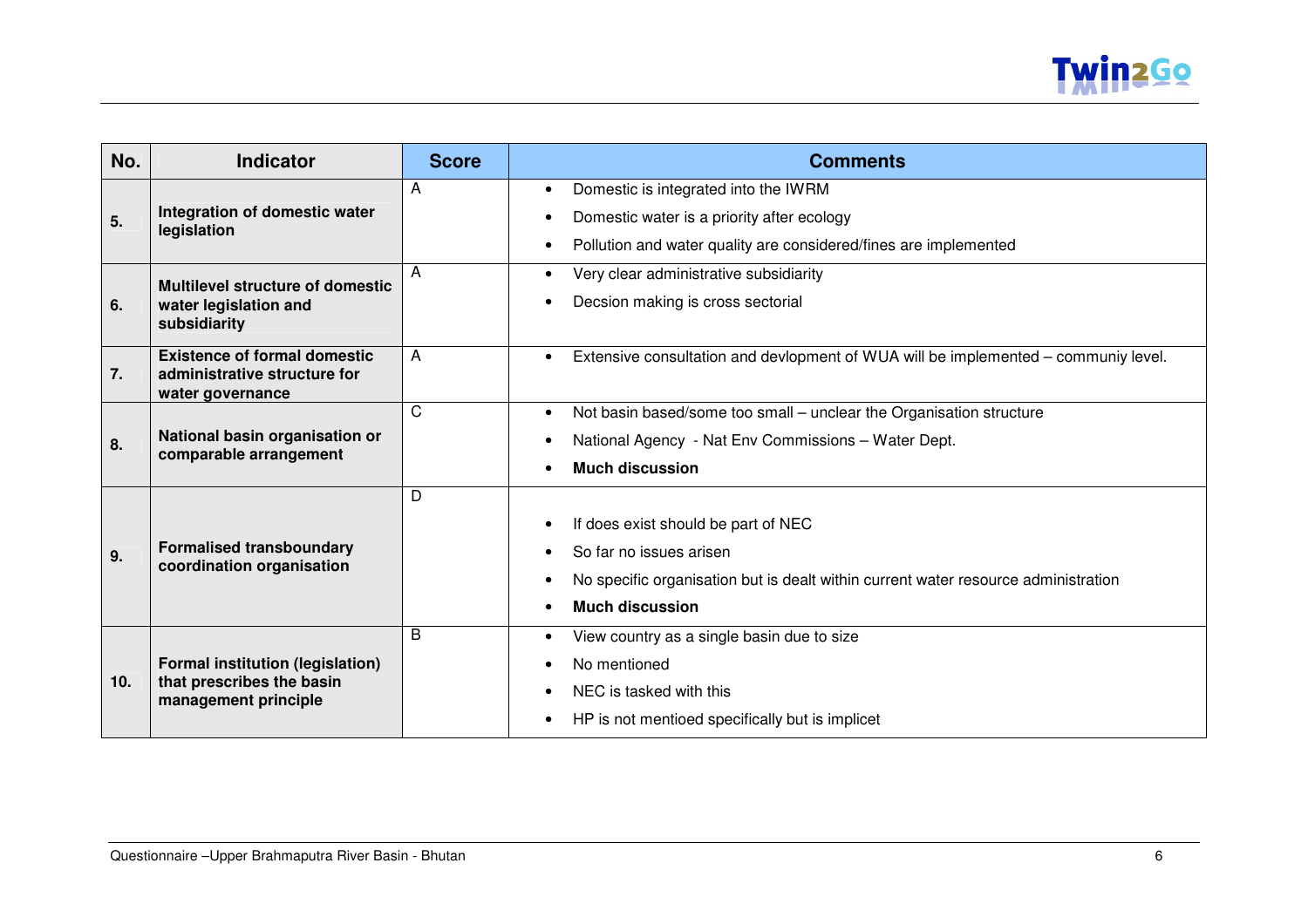

| No. | <b>Indicator</b>                                              | <b>Score</b>   | <b>Comments</b>                                    |
|-----|---------------------------------------------------------------|----------------|----------------------------------------------------|
|     |                                                               | A              | Wide availability of data<br>$\bullet$             |
|     |                                                               |                | GNH (Gross Nat Happies) Commission overall endorce |
| 11. | Water (basin) strategies,                                     |                | <b>NEC</b><br>$\bullet$                            |
|     | programmes and plans                                          |                | Recognise potential for issues                     |
|     |                                                               |                | <b>Much discussion</b>                             |
|     |                                                               |                |                                                    |
|     | <b>Financing mechanisms:</b><br>Degree of investment from     | B              | Government funding (& Doner) only<br>$\bullet$     |
| 12. | private sector/ public/ other                                 |                |                                                    |
|     | sources (e.g. international)                                  |                |                                                    |
| 13. | <b>Economic instruments</b>                                   | $\overline{C}$ | No price is charged<br>$\bullet$                   |
|     | Is water for irrigation priced?                               |                |                                                    |
|     | <b>Economic instruments</b>                                   | D.             | Price is too low<br>$\bullet$                      |
| 14. | Is water for households priced<br>in urban areas?             |                |                                                    |
|     | <b>Economic instruments</b>                                   | B              | Price too low<br>$\bullet$                         |
| 15. | Is water for industry priced?                                 |                |                                                    |
| 16. | Tradable permits related to<br>water abstraction/use          | $\mathsf{C}$   | No tradable permits<br>$\bullet$                   |
|     | Polluter pays principle (related                              | A              | Specified in the Bill<br>$\bullet$                 |
| 17. | to water)                                                     |                |                                                    |
|     | <b>Environmental subsidies</b>                                | A              | Power saving etc<br>٠                              |
| 18. | (related to water)                                            |                | Eco-efficient sub                                  |
| 19. | <b>Payment for ecosystem</b>                                  | A              | Mentioned in the Bill directly                     |
|     | services (related to water)                                   |                |                                                    |
|     | Tradable permits (related to                                  | $\overline{C}$ | Not in the bill<br>$\bullet$                       |
| 20. | water quality, maximum,                                       |                |                                                    |
|     | allowable loads etc.)<br><b>Environmental tax (related to</b> | $\mathsf{C}$   |                                                    |
| 21. | water)                                                        |                | Urban only not rural<br>$\bullet$                  |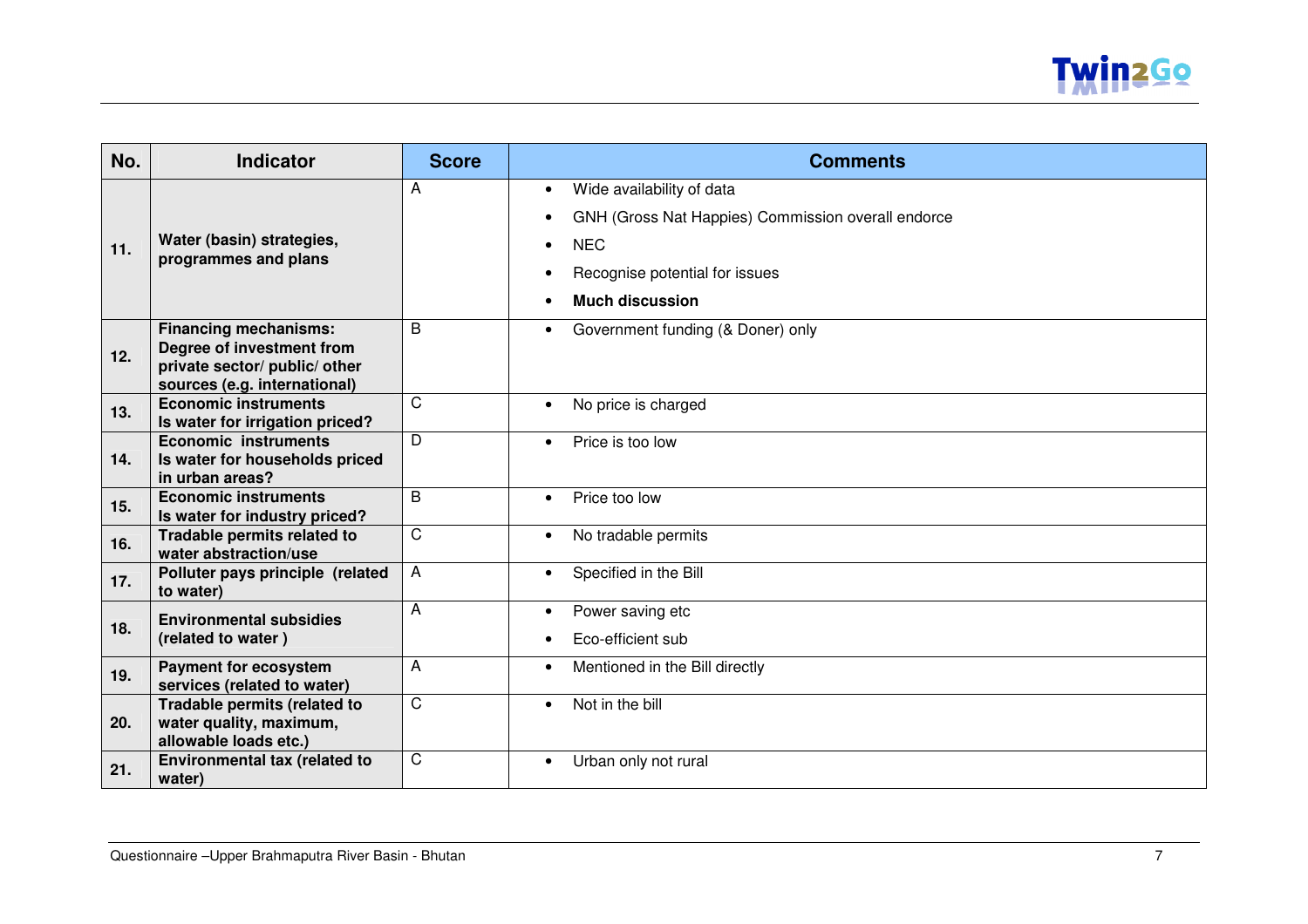

| No.  | <b>Indicator</b>                                                                                   | <b>Score</b>   | <b>Comments</b>                                                                                                                                                                                                                                                                                                            |  |
|------|----------------------------------------------------------------------------------------------------|----------------|----------------------------------------------------------------------------------------------------------------------------------------------------------------------------------------------------------------------------------------------------------------------------------------------------------------------------|--|
| 22.  | <b>Presence of substituting</b><br>informal institutions for<br>management of water                | A              | No provision<br>$\bullet$<br>Land Act 1978 and Forest and Nature Conservation Act 1995 have been responsible for the disappearance of some of the<br>local resource management institutions as these were either over-ruled by the provisions of the acts, or just were<br>overlooked while enacting these acts (Wangchuk) |  |
| 23.  | <b>Presence of complementary</b><br>informal institutions for water<br>management                  | A              | E.g. WUC<br>$\bullet$<br>some of the local resource management institutions have been incorporated into laws and by-laws, and have been adopted<br>as effective resource management strategies (Wangchuk).                                                                                                                 |  |
| 23.a | Case-specific indicator(s)                                                                         | $\overline{a}$ |                                                                                                                                                                                                                                                                                                                            |  |
|      | b) Formalisation of IWRM principles & Millennium Development Goals                                 |                |                                                                                                                                                                                                                                                                                                                            |  |
| 24.  | <b>Formalised IWRM principles</b>                                                                  | A              | See above                                                                                                                                                                                                                                                                                                                  |  |
| 25.  | State of implementation of<br><b>IWRM</b> principles                                               | A              | As above                                                                                                                                                                                                                                                                                                                   |  |
| 26.  | <b>Capacity to implement IWRM</b>                                                                  | B              | Institutional reform<br>$\bullet$<br>Mainstreaming<br><b>Budget for CB</b>                                                                                                                                                                                                                                                 |  |
| 27.  | Is universal and non-<br>discriminatory access to safe<br>drinking water and sanitation a<br>goal? | A              | Mentioned specifically in the bill<br>Aim to beyond MGD                                                                                                                                                                                                                                                                    |  |
| 28.  | Integration of wetlands in<br><b>IWRM and IRBM*</b>                                                | A              | Direct mention in bill<br>Although Not RAMSAR<br>Water site are often held as sacred                                                                                                                                                                                                                                       |  |
| 28.a | Case-specific indicator(s)                                                                         |                |                                                                                                                                                                                                                                                                                                                            |  |
|      | c) Decision making regarding uncertainties                                                         |                |                                                                                                                                                                                                                                                                                                                            |  |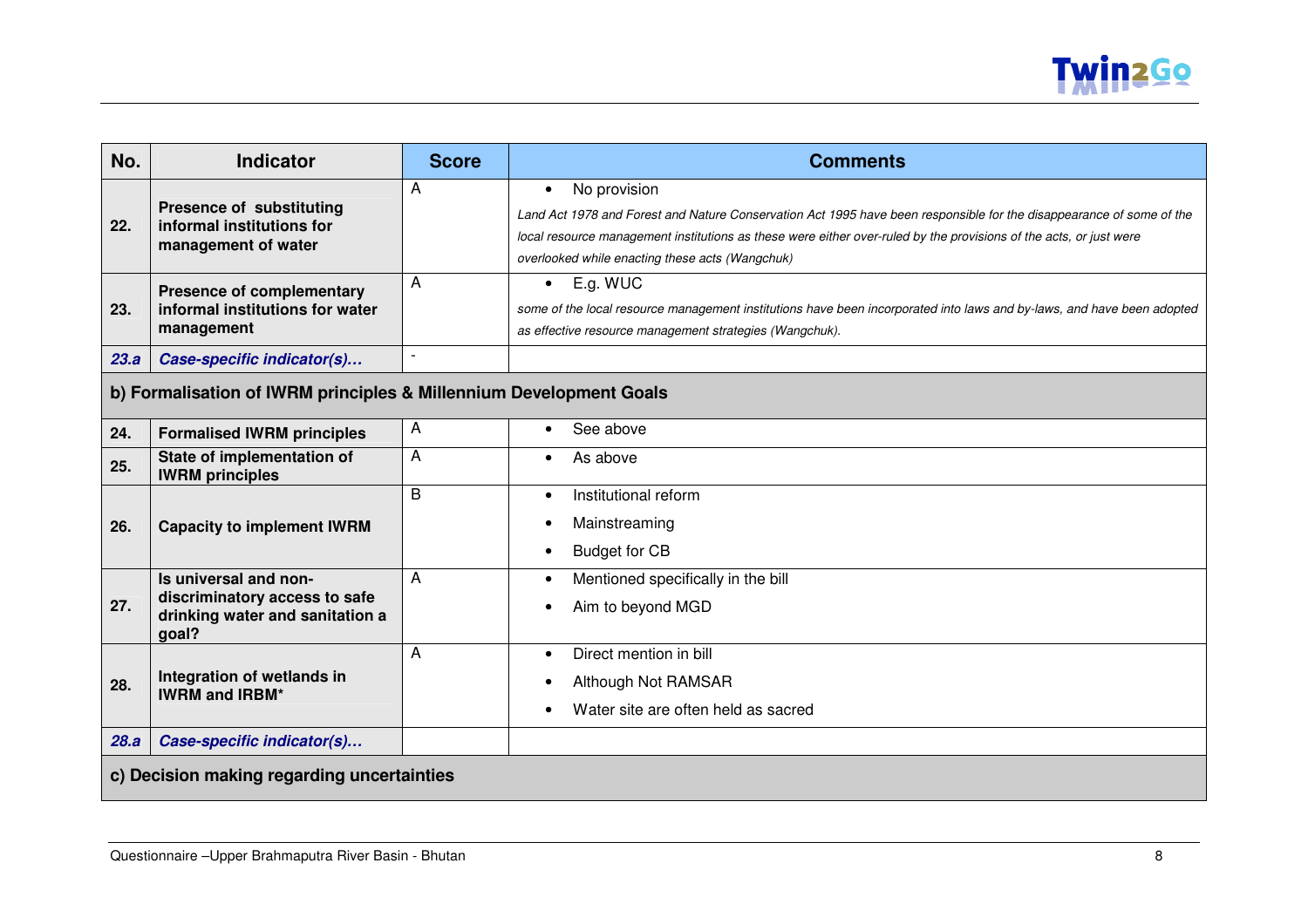

| No.  | <b>Indicator</b>                                                                                                    | <b>Score</b> | <b>Comments</b>                                                            |  |
|------|---------------------------------------------------------------------------------------------------------------------|--------------|----------------------------------------------------------------------------|--|
| 29.  | <b>General practices for dealing</b>                                                                                | B            | Stream flow discussions                                                    |  |
|      | with uncertainties                                                                                                  |              | <b>GLOF</b>                                                                |  |
| 30.  | Dealing with uncertainties:<br><b>Reversible and flexible options</b>                                               | B            | E.g change in policy to GLOF from blasting to weir release                 |  |
| 31.  | Dealing with uncertainties:<br><b>Safety margins</b>                                                                | A            | Contingency planning is standard in water resource policy                  |  |
| 32.  | Are scenarios used for decision<br>making?                                                                          | B            | No recollection of scenarios being used                                    |  |
| 33.  | <b>Climate risks: Climate</b><br>variability and change                                                             | C            | Sometimes used in Hydropower etc<br>$\bullet$                              |  |
| 33.a | Case-specific indicator(s)                                                                                          |              |                                                                            |  |
|      | II) Actor networks with emphasis on the role and interactions of state and non-state actors and power relationships |              |                                                                            |  |
|      | a) Cooperation and coordination structures                                                                          |              |                                                                            |  |
| 34.  | <b>Vertical coordination</b><br>(governmental)                                                                      | А            | Subsidiary will be well established<br>$\bullet$                           |  |
| 35.  | <b>Horizontal coordination</b><br>(governmental)                                                                    | C            | Drinking Water Rural is under MoHealth - MoWHS rund urban. No coordination |  |
| 36.  | Role of local governments                                                                                           | А            | Effective 2 way representation<br>$\bullet$                                |  |
| 36.a | Case-specific indicator(s)                                                                                          |              |                                                                            |  |
|      | b) Information sharing via formal rules, dependency relationships etc.                                              |              |                                                                            |  |
|      | Kinds of knowledge included                                                                                         | A            | Use of external consultants                                                |  |
| 37.  | => Role of experts/ science,<br>local/traditional knowledge                                                         |              | Consultation does occur                                                    |  |
|      | Access to information =>                                                                                            | B            | There is a cost for access to information/database<br>٠                    |  |
| 38.  | about expert knowledge and<br>management plans                                                                      |              | Access will be open via constitution                                       |  |
| 38.a | Case-specific indicator(s)                                                                                          |              |                                                                            |  |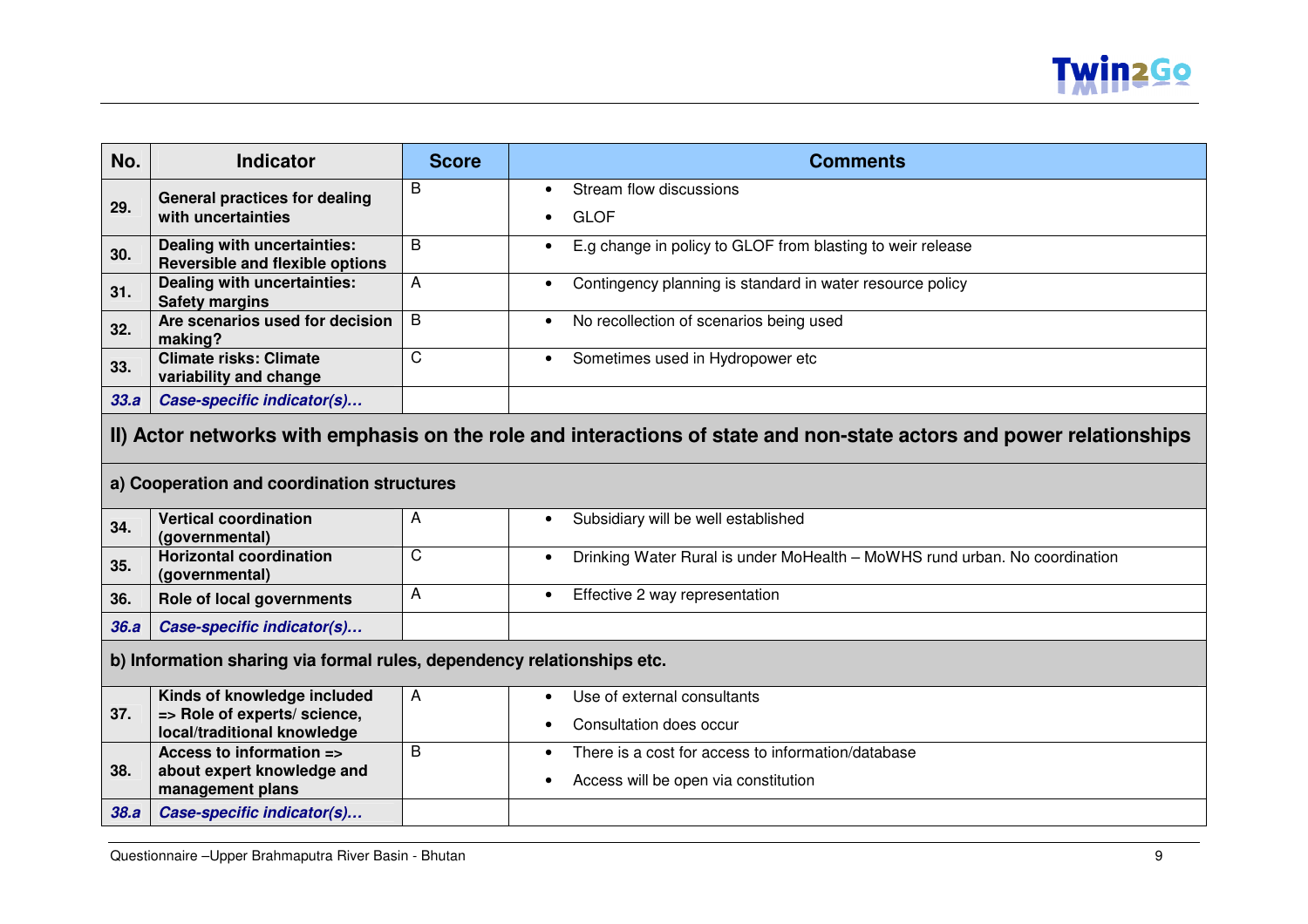

| No.  | <b>Indicator</b>                                                                                                                                   | <b>Score</b> | <b>Comments</b>                                                    |  |  |
|------|----------------------------------------------------------------------------------------------------------------------------------------------------|--------------|--------------------------------------------------------------------|--|--|
|      | III) Multi-level interactions across administrative boundaries and vertical integration across levels and horizontal<br>integration across sectors |              |                                                                    |  |  |
|      | a) Centralisation                                                                                                                                  |              |                                                                    |  |  |
| 39.  | One level one actor?                                                                                                                               | A            | Substantial participation is encouraged                            |  |  |
|      |                                                                                                                                                    | B            | Policy is made high up -imp is lower                               |  |  |
| 40.  | Degree of centralisation                                                                                                                           |              | The aim is de-centralisation                                       |  |  |
|      |                                                                                                                                                    |              | Local Government 2009 - plans and implementation are included      |  |  |
| 41.  | <b>Technical capacity and economies</b><br>of scale                                                                                                | В            | Capacity Building is a requirement to instigate policy formulation |  |  |
| 42.  | Legal obligations and<br>responsibility                                                                                                            | B            | As local government act 2009                                       |  |  |
| 42.a | Case-specific indicator(s)                                                                                                                         |              |                                                                    |  |  |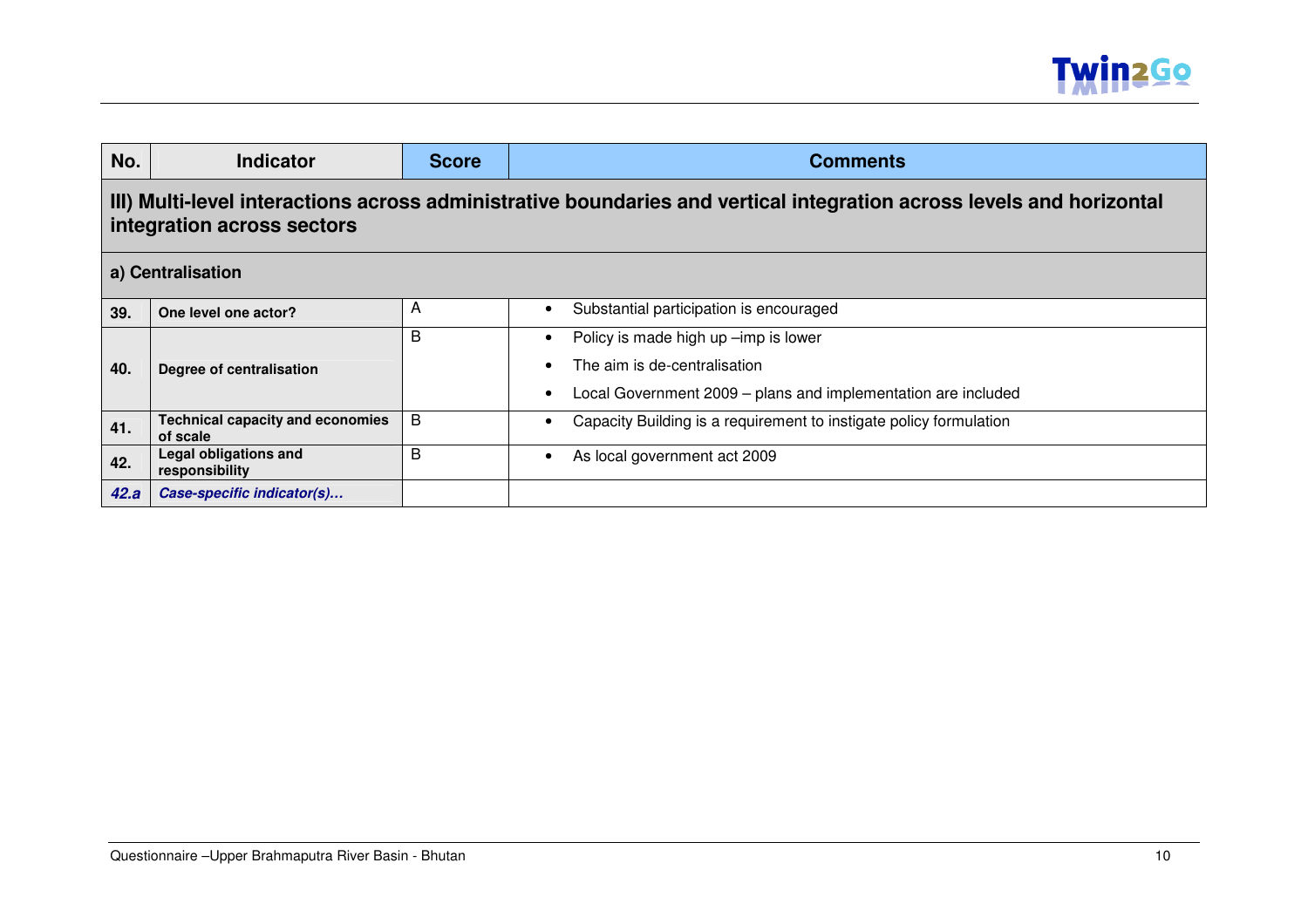

# **B) Context**

| No.  | <b>Indicator</b>                                                                                                 | <b>Score</b> | <b>Comments</b>                                                                                                                                 |  |
|------|------------------------------------------------------------------------------------------------------------------|--------------|-------------------------------------------------------------------------------------------------------------------------------------------------|--|
|      | I) Societal dimension                                                                                            |              |                                                                                                                                                 |  |
| 43.  | Proportion of the population<br>living in rural areas                                                            | 69,07%       | 440 000 (check national population and housing census 2005)<br>(http://esa.un.org/unup/p2k0data.asp) (2005)                                     |  |
| 44.  | State of societal development                                                                                    | $\mathsf{C}$ | Medium high development for all<br>(http://hdr.undp.org/en/statistics/) (2009)                                                                  |  |
| 45.  | Social sustainability (Gini<br>Index)                                                                            | C            | 46,8<br>http://hdr.undp.org/en/media/HDR 2009 EN Complete.pdf (2009)                                                                            |  |
| 46.  | Economic sustainability (e.g.<br>GDP)                                                                            | D            | $3,694$ (1318 \$)<br>(http://siteresources.worldbank.org/ICPINT/Resources/icp-final-tables.pdf) (2005)                                          |  |
| 47.  | <b>Effectiveness of formal</b><br>institutions                                                                   | C            | (corruption perception index)<br>5 http://www.transparency.org/policy research/surveys indices/cpi/2009/cpi 2009 table (2009)                   |  |
| 48.  | <b>Trustworthiness of economic</b><br>institutional setting - degree of<br>risk for foreign direct<br>investment | n/a          | http://www.guardian.co.uk/business/2009/may/22/recession-government-borrowing#zoomed-<br>picture (2009)                                         |  |
| 49.  | Presence of avenues of dissent<br>- press freedom, freedom of<br>speech                                          | $\mathsf{C}$ | 15,75 medium (C) and low (D) press freedom (disputed by delegates - should be B)<br>http://en.rsf.org/press-freedom-index-2009,1001.html (2009) |  |
| 49.a | Case-specific indicator(s)                                                                                       |              |                                                                                                                                                 |  |
|      | II) Good Governance Principles at the national level - legal basis at the national level                         |              |                                                                                                                                                 |  |
| 50.  | <b>Participatory regarding</b><br>decision making in the water<br>sector                                         | A            | Specified in Water Bill.<br>$\bullet$                                                                                                           |  |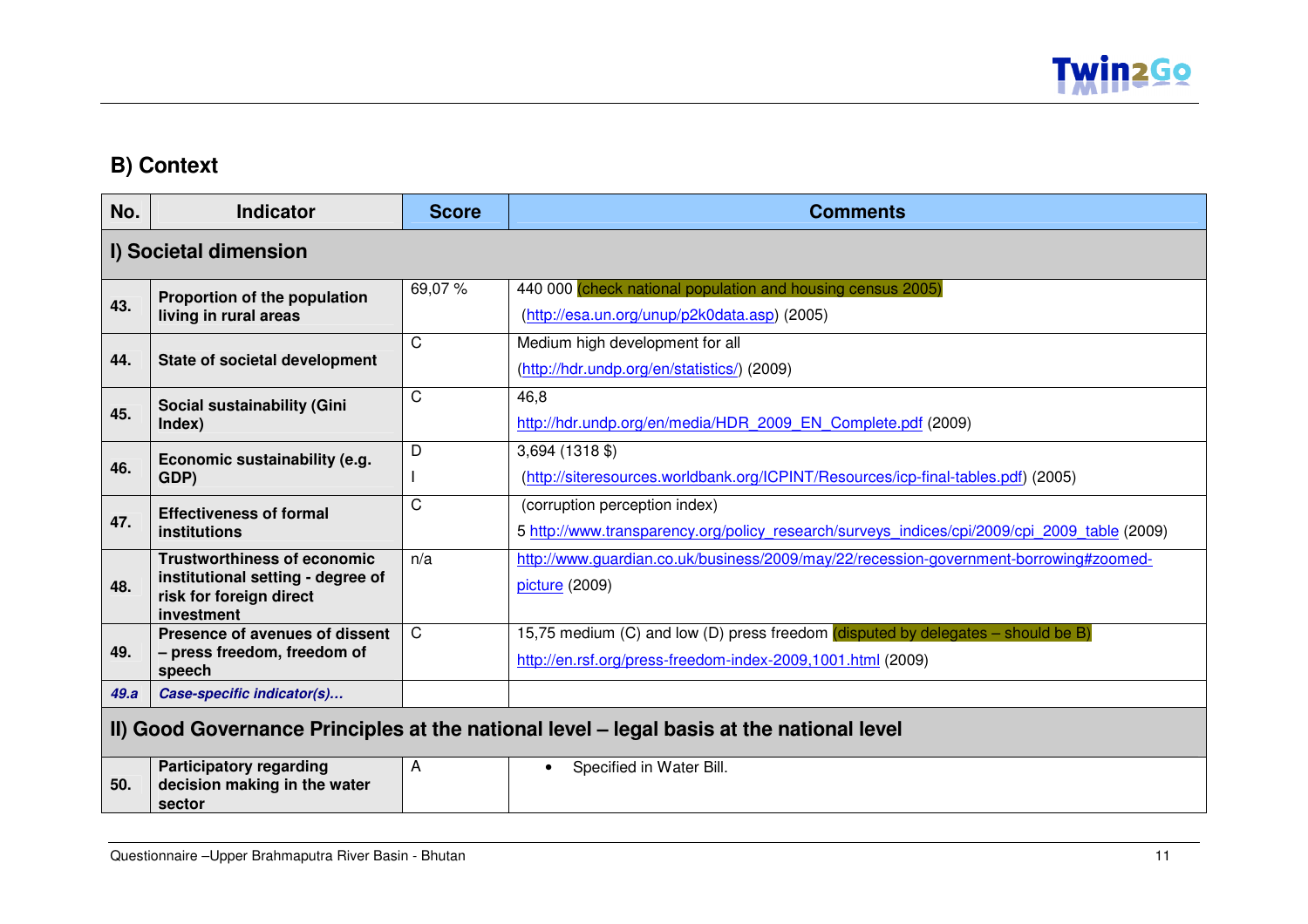

| No.  | <b>Indicator</b>                                                                        | <b>Score</b>   | <b>Comments</b>                                                                                                                                                                           |  |  |
|------|-----------------------------------------------------------------------------------------|----------------|-------------------------------------------------------------------------------------------------------------------------------------------------------------------------------------------|--|--|
| 51.  | <b>Transparency regarding water</b><br>allocation                                       | D              | Intention is to develop after the bill is law<br>$\bullet$                                                                                                                                |  |  |
| 52.  | <b>Effectiveness and efficiency</b><br>regarding decision making in<br>the water sector | $\overline{A}$ | Water bill is aiming at establishing an effective DS                                                                                                                                      |  |  |
| 53.  | <b>Equitable and inclusive</b>                                                          | A              | Water bill aims to be highly inclusive where based on equity & justice<br>$\bullet$<br>All sectors have been consulted                                                                    |  |  |
| 54.  | Predictability - with regard to<br><b>IWRM and climate change</b>                       | B              | Climate Change is a new process in decision making and needs integration<br>$\bullet$                                                                                                     |  |  |
| 54.a | Case-specific indicator(s)                                                              |                |                                                                                                                                                                                           |  |  |
|      | III) Environmental dimension                                                            |                |                                                                                                                                                                                           |  |  |
| 55.  | Köppen-Geiger climate<br>classification (river basin)                                   | Cwa-Cwb        | Cwa: Temperate - dry winter - hot summer<br>Cwb: Temperate – dry winter – warm summer $($ not clear)<br>http://hal.archives-ouvertes.fr/docs/00/30/50/98/PDF/hess-11-1633-2007.pdf (2007) |  |  |
| 56.  | <b>Climate Moisture Index</b>                                                           | H              | 0,25 -1 humid, in Nepal partly sub humid and semi arid areas (2008)                                                                                                                       |  |  |
| 57.  | <b>Climate Moisture Index</b><br><b>Coefficient of Variation</b>                        | A              | $0 - 0,25$ (low variability)<br>http://atlas.gwsp.org (2008)                                                                                                                              |  |  |
| 58.  | Per Capita Equivalent of<br><b>TARWR</b>                                                | A              | 40 860 m3/yr<br>http://www.greenfacts.org/en/water-resources/figtableboxes/3.htm) (per capita 2005)                                                                                       |  |  |
| 59.  | Average water availability at the<br>river basin level (1995)                           | A              | 1000 mm/yr<br>http://www.env-edu.gr/Documents/World%20Water%20in%202025.pdf                                                                                                               |  |  |
| 60.  | Annual renewable water supply<br>per person by river basin (1995)                       | B              | Should be A 1700-4000 m3/person/yr http://earthtrends.wri.org/pdf library/maps/2-<br>4_m_WaterSupply1995.pdf                                                                              |  |  |
| 61.  | Projected annual renewable<br>water supply per person by<br>river basin (2025)          | B              | 1700-4000 m3/person/yr http://earthtrends.wri.org/pdf library/maps/2-4 m WaterSupply2025.pdf<br>Should be A                                                                               |  |  |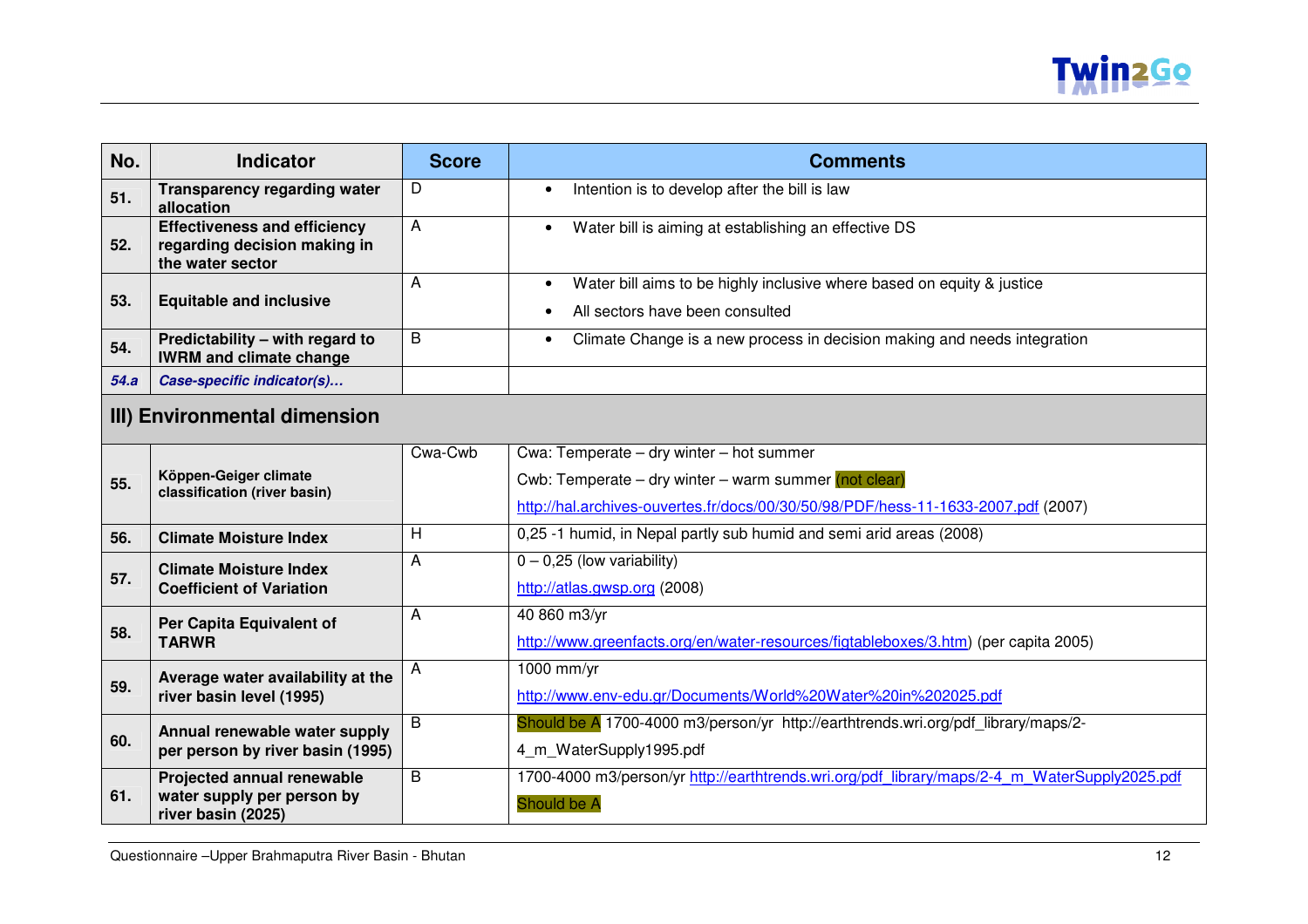

| No.  | <b>Indicator</b>                                                                                    | <b>Score</b> | <b>Comments</b>                                                                                             |
|------|-----------------------------------------------------------------------------------------------------|--------------|-------------------------------------------------------------------------------------------------------------|
| 62.  | <b>Relative Water Stress Index</b>                                                                  | B            | < 0,2 (low RWSI) http://wwdrii.sr.unh.edu/download.html (1995)<br>Unclear in this context                   |
| 63.  | <b>Climate Vulnerability Index</b>                                                                  | D            | Medium high (44 - 51,9) http://ocwr.ouce.ox.ac.uk/research/wmpg/cvi/ (2008-2010)<br>Unclear in this context |
| 64.  | Degree to which water quality<br>status restricts usability of<br>users' types                      | A            | Water quality is very good nationally                                                                       |
| 65.  | <b>Extent of flow and channel</b><br>modification                                                   | B            | Modifications are minor as opposed to major<br>Minimal river training                                       |
| 66.  | Impact of land-use changes on<br>hydrological processes                                             | A            | Minimal modifications                                                                                       |
| 67.  | Uncertainty associated to<br>climate change predictions<br>regarding precipitation for the<br>basin | B            | 0,6-0,8 (simulation 2050)                                                                                   |
| 67.a | Case-specific indicator(s)                                                                          |              |                                                                                                             |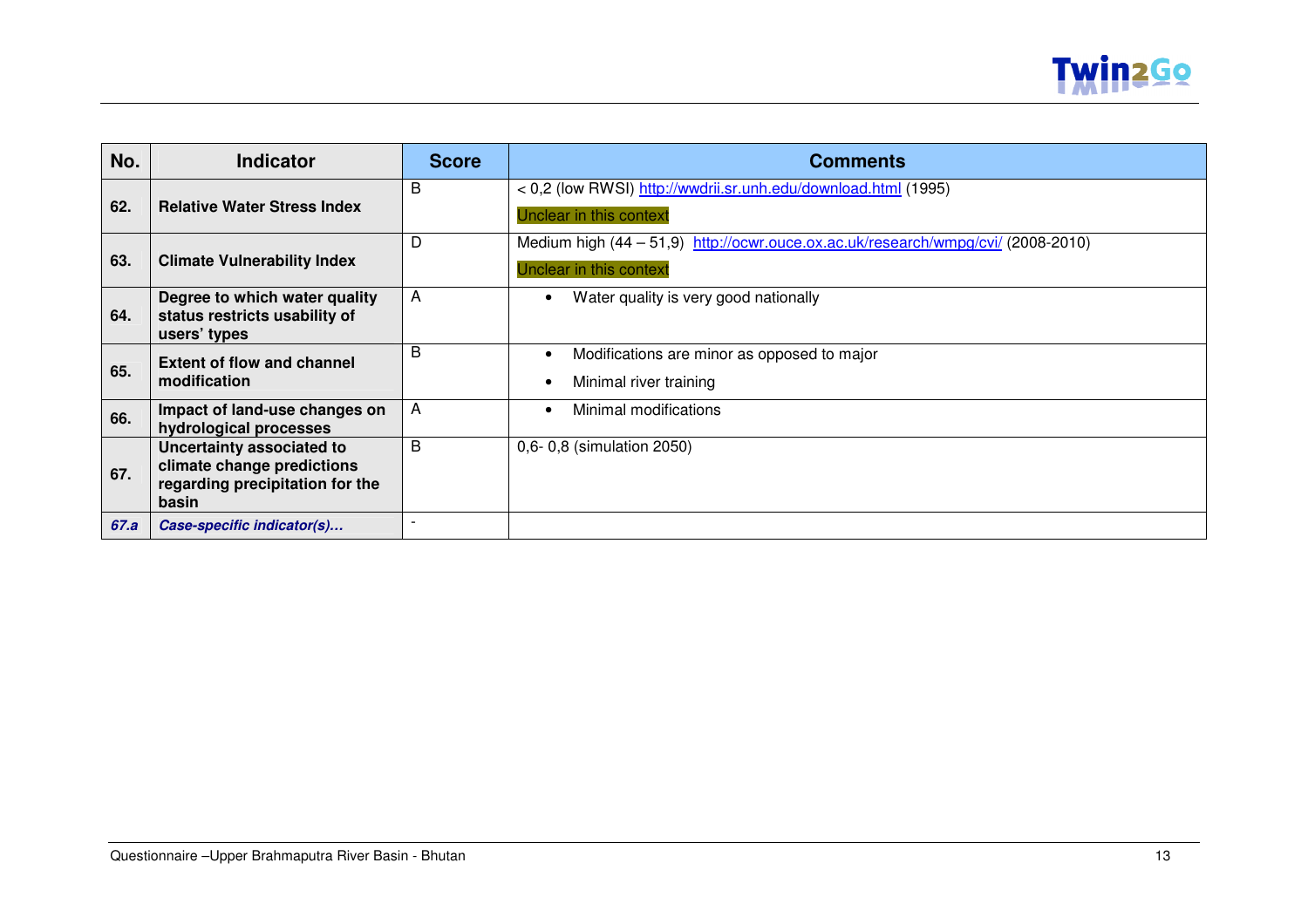

# **C) Performance**

| No.                                                                    | <b>Indicator</b>                                                                                    | <b>Score</b> | <b>Comments</b>                                                                                                                                                                                              |
|------------------------------------------------------------------------|-----------------------------------------------------------------------------------------------------|--------------|--------------------------------------------------------------------------------------------------------------------------------------------------------------------------------------------------------------|
|                                                                        | I) Progress towards stated Goals                                                                    |              |                                                                                                                                                                                                              |
| 68.                                                                    | <b>Progress towards sustainable</b><br>access to safe drinking water<br>(MDG drinking water target) | A            | On track (already exceeding)<br>World Health Organization & UNICEF (2010): Progress on Sanitation and Drinking-water: 2010<br>Update. http://www.wssinfo.org/en/40_MDG2008.html                              |
| 69.                                                                    | Proportion of population with<br>access to improved drinking<br>water                               | $\mathsf{C}$ | $81\%$ (~90% - 2010)<br>http://mdgs.un.org/unsd/mdg/Data.aspx (2006)                                                                                                                                         |
| 70.                                                                    | Proportion of rural population<br>with access to improved<br>drinking water                         | $\mathsf{C}$ | 79% (88% - 2010)<br>http://mdgs.un.org/unsd/mdg/Data.aspx (2006)                                                                                                                                             |
| 71.                                                                    | <b>Progress towards sustainable</b><br>access to basic sanitation<br>(MDG sanitation target)        | $\mathsf{C}$ | Not on track<br>World Health Organization & UNICEF (2010): Progress on Sanitation and Drinking-water: 2010<br>National figures dispute this - suggest A<br>Update. http://www.wssinfo.org/en/40_MDG2008.html |
| 72.                                                                    | Proportion of population with<br>access to improved sanitation<br>facilities                        | $D(50-75)$   | 52% National figures dispute this - suggest C<br>(http://mdgs.un.org/unsd/mdg/Data.aspx) (2006)                                                                                                              |
| 73.                                                                    | Proportion of rural population<br>with access to improved<br>sanitation facilities                  | $D(50-75)$   | 50% National figures dispute this - suggest C<br>(http://mdgs.un.org/unsd/mdg/Data.aspx) (2006)                                                                                                              |
| 73.a                                                                   | Case-specific indicator(s)                                                                          |              |                                                                                                                                                                                                              |
| II) Good governance principles as indicators for the process dimension |                                                                                                     |              |                                                                                                                                                                                                              |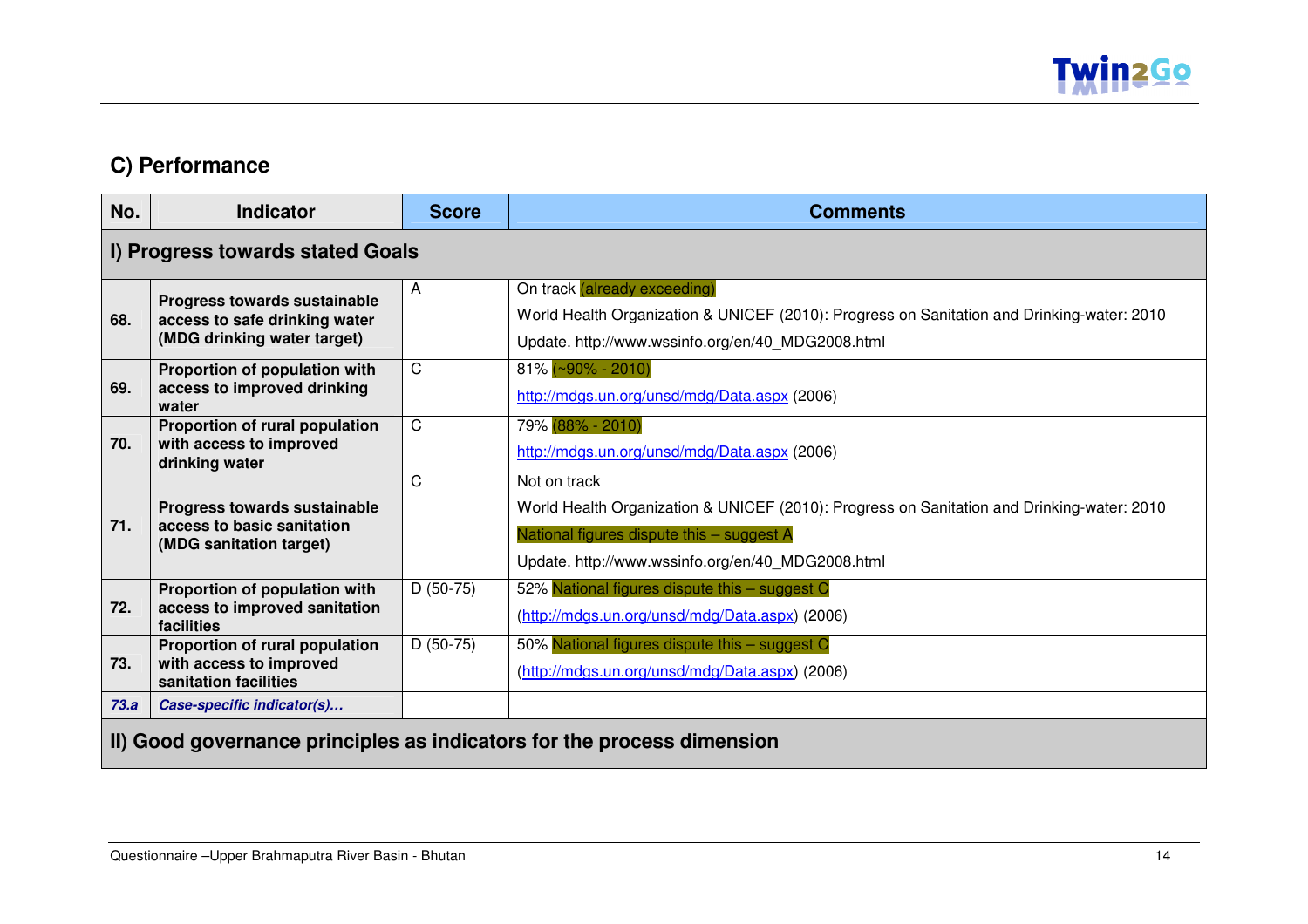

| No.  | <b>Indicator</b>                                                    | <b>Score</b>    | <b>Comments</b>                                                                                          |
|------|---------------------------------------------------------------------|-----------------|----------------------------------------------------------------------------------------------------------|
|      | <b>Participatory regarding</b>                                      | A               | There is no discrimination based on gender for decision making and planning on water                     |
| 74.  | decision making in the water                                        |                 | resources. In fact there are already growing numbers of women in the rural areas coming out to           |
|      | sector                                                              |                 | plan and make decisions on their water - irrigation and drinking.                                        |
|      |                                                                     | A               | Water allocation principles and priority is already drawn. In order of priority following are the order: |
|      |                                                                     |                 | (1) Drinking and sanitation (2) Agriculture (3) Hydropower (4) Industries; and in all decisions of       |
|      |                                                                     |                 | allocation, the water for environment will always be the guiding principle. We have also had             |
|      | <b>Transparency regarding water</b>                                 |                 | consultation meeting with all representatives of the 20 districts in Bhutan in formulating the           |
| 75.  | allocation                                                          |                 | upcoming Water Act. The corner stone of this legislation is equity and fair. We have mentioned           |
|      |                                                                     |                 | even the age old customary and traditional practices not bound by this principle of equity and fair      |
|      |                                                                     |                 | will be scraped. We have also set up a transparent institutional stakeholder for ease of allocation      |
|      |                                                                     |                 | and guidance.                                                                                            |
|      |                                                                     | (probably A)    | Given the above scenario, the process of decision making should come out as effective and                |
| 76.  | <b>Effectiveness and efficiency</b><br>regarding decision making in | Cannot be       | efficient. This will of course only be able ascertained on implementation on the regulations pursuant    |
|      | the water sector                                                    | answered at the | to the Water Act.                                                                                        |
|      |                                                                     | moment          |                                                                                                          |
| 77.  | <b>Equitable and inclusive</b>                                      | A               | It is geared towards being inclusive and equitable.                                                      |
|      |                                                                     | (probably A-B)  | There will be well-defined rights and duties of the executing agencies on water, e.g ministries and      |
|      |                                                                     | Cannot be       | agencies have been identified with their mandates on water as well as the mechanisms for                 |
|      |                                                                     | answered at the | enforcing them, and settling disputes. It broadly encompasses the impacts from Climate Change            |
| 78.  | Predictability - with regard to                                     | moment          | and the adaptation measures that should be in place to cushion against the vagaries of climate           |
|      | <b>IWRM and climate change</b>                                      |                 | change impacts if it should occur.                                                                       |
|      |                                                                     |                 | The implementation of IWRM holistic principles will be encouraged, and whereby applicable the            |
|      |                                                                     |                 | best practices from around the world will be replicated in the Bhutanese context.                        |
| 78.a | Case-specific indicator(s)                                          | <b>NA</b>       |                                                                                                          |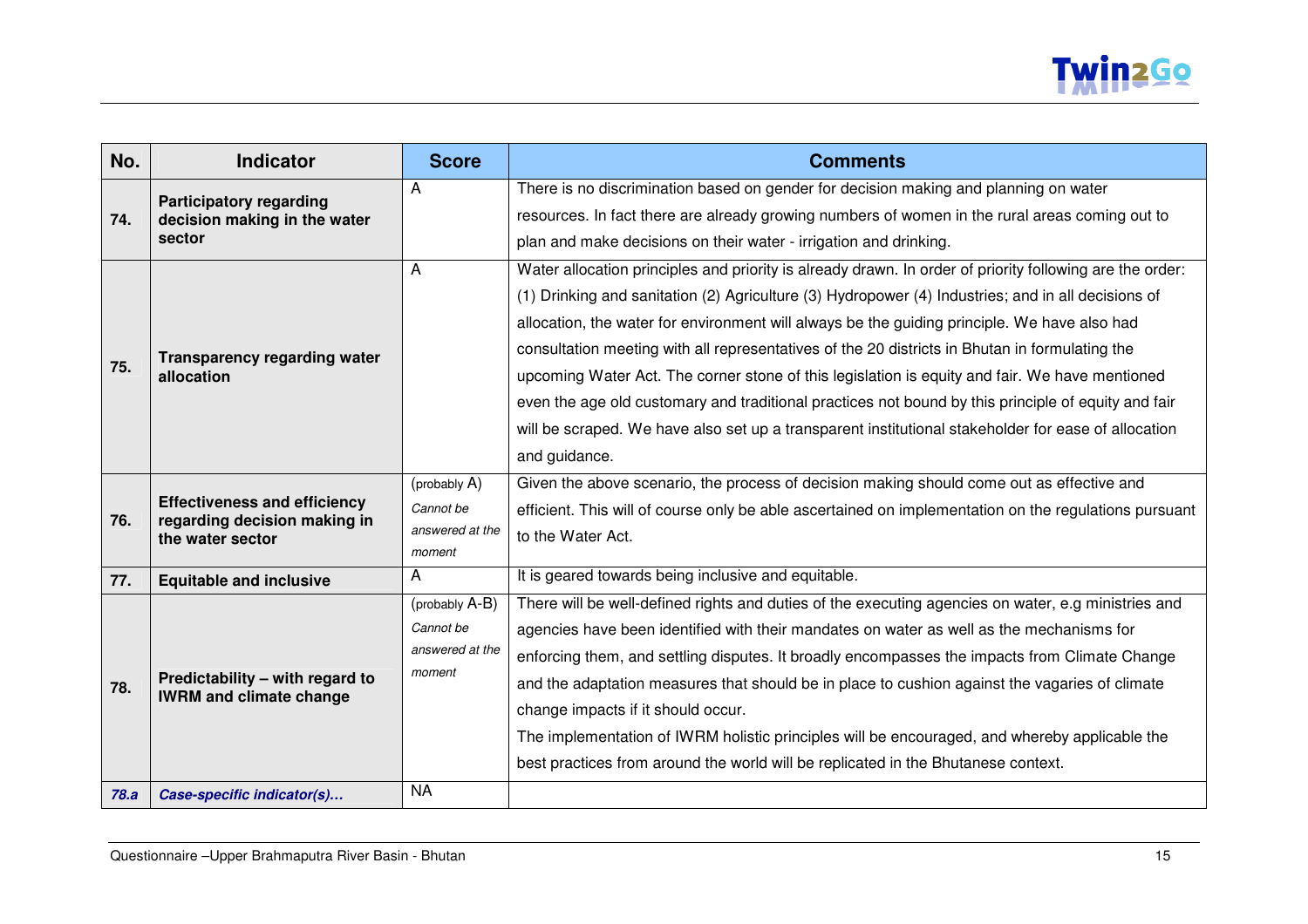

| No.                            | <b>Indicator</b>                                                                                                                     | <b>Score</b> | <b>Comments</b>                                                                                                                                                                                                                                                                                                                                                                             |  |  |
|--------------------------------|--------------------------------------------------------------------------------------------------------------------------------------|--------------|---------------------------------------------------------------------------------------------------------------------------------------------------------------------------------------------------------------------------------------------------------------------------------------------------------------------------------------------------------------------------------------------|--|--|
| III) Stakeholder participation |                                                                                                                                      |              |                                                                                                                                                                                                                                                                                                                                                                                             |  |  |
| 79.                            | Deliberative engagement<br>opportunities                                                                                             | A            | Forest and nature conservation act (2002)<br>$\bullet$<br>Land act (2007)                                                                                                                                                                                                                                                                                                                   |  |  |
| 80.                            | Inclusiveness of stakeholder<br>participation                                                                                        | A            | Forest and nature conservation act (2002)<br>Land act (2007)                                                                                                                                                                                                                                                                                                                                |  |  |
| 80.a                           | Case-specific indicator(s)                                                                                                           |              |                                                                                                                                                                                                                                                                                                                                                                                             |  |  |
| IV) Response to climate change |                                                                                                                                      |              |                                                                                                                                                                                                                                                                                                                                                                                             |  |  |
| 81.                            | <b>Strategy for adaptation to</b><br>climate change in the water<br>sector                                                           | B            | (B) Adaptation strategy is adopted (on the national scale), and water is explicitly mentioned<br>NAPA project will help the government formulate specific plans and strategies in order to enable Bhutan to adapt to climate<br>change, starts 2006; The NAPA findings are aimed at addressing the immediate threats of climate change by putting in<br>place long term preventive measures |  |  |
| 82.                            | <b>Availability of specific</b><br>knowledge enabling adaptation                                                                     | <b>NA</b>    | Basins and sub-basins are not a unit of administration within the bill but maybe in future<br>$\bullet$                                                                                                                                                                                                                                                                                     |  |  |
| 83.                            | Awareness of water managers<br>regarding adaptation to climate<br>change                                                             | B            | At a national scale<br>$\bullet$                                                                                                                                                                                                                                                                                                                                                            |  |  |
| 84.                            | <b>Coordinated implementation</b><br>process regarding adaptation<br>to climate change: Program /<br>Plan of activities and measures | A            | (A) National water sector adaptation programme under implementation (donor funded initiatives, nationally<br>owned programmes, etc.)                                                                                                                                                                                                                                                        |  |  |
| 85.                            | <b>Operational activities</b><br>(measures)                                                                                          | B            | Related to GLOF/early warning/awareness<br>$\bullet$<br>Only GLOF - not agricultural sector                                                                                                                                                                                                                                                                                                 |  |  |
| 86.                            | Ways to deal with climate<br>variability (floods and<br>droughts)                                                                    | A            | Thought lacking resourcing & Technology<br>$\bullet$                                                                                                                                                                                                                                                                                                                                        |  |  |
| 86.a                           | Case-specific indicator(s)                                                                                                           |              |                                                                                                                                                                                                                                                                                                                                                                                             |  |  |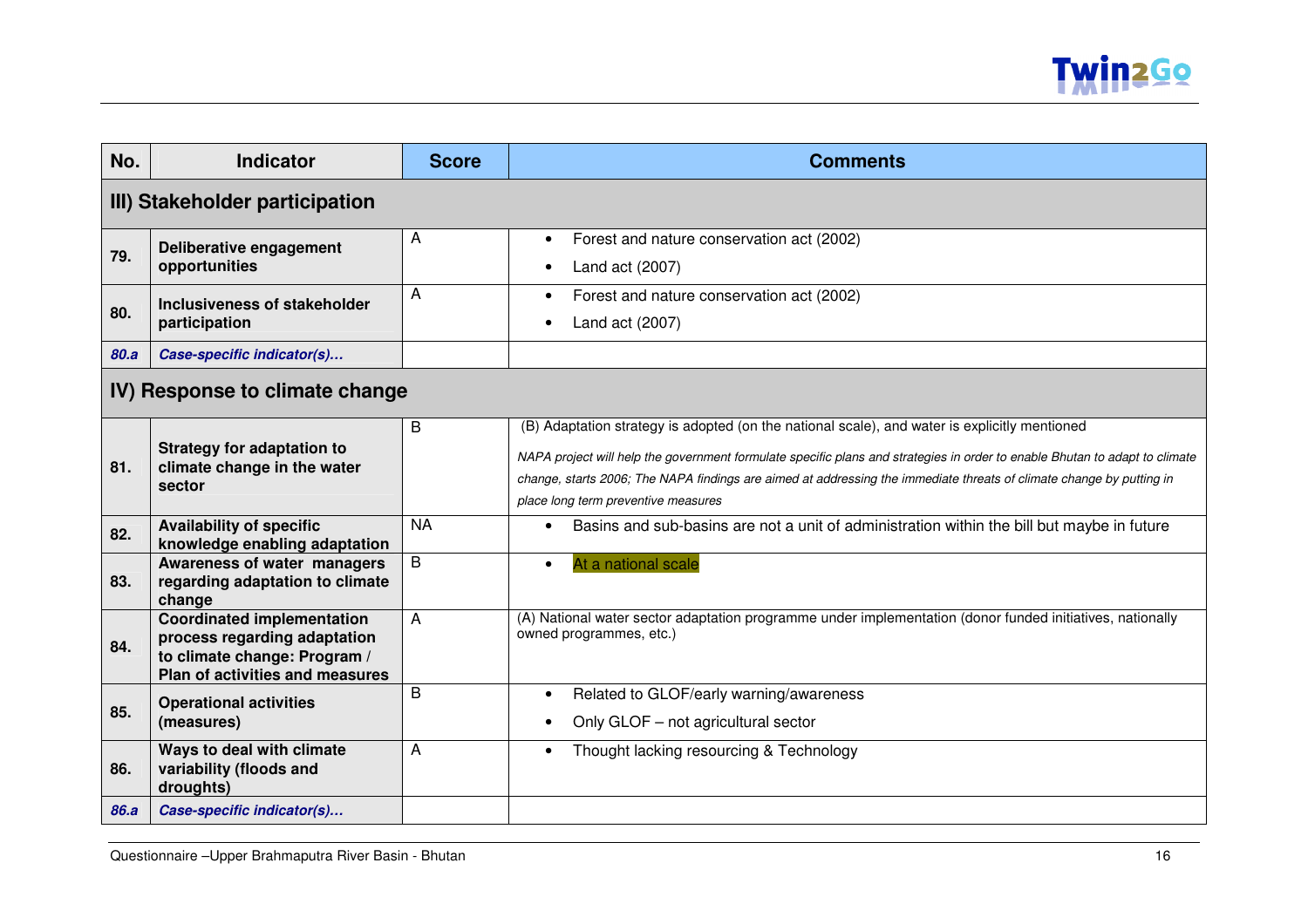

## **Addendum – Context**

| No.                      | <b>Indicator</b>      | <b>Score</b> | <b>Comments</b>                                                                                                |  |  |
|--------------------------|-----------------------|--------------|----------------------------------------------------------------------------------------------------------------|--|--|
| I) Basin Characteristics |                       |              |                                                                                                                |  |  |
| 67a                      | <b>Sub-Basin Size</b> |              | Entire area of Bhutan (38,816 km <sup>2</sup> ) is part of the Brahmaputra Basin, Focus on Wang Chu (tributary |  |  |
|                          |                       |              | of Brahmaputra) size in Bhutan: 4,687 km2                                                                      |  |  |
| 67b                      | Transboundary         |              | Wang Chu Yes (Bhutan-India)                                                                                    |  |  |

## **Addendum – Performance**

| No.                                                 | <b>Indicator</b>                          | <b>Score</b> | <b>Comments</b>                                                                                                                                                                                                     |  |  |
|-----------------------------------------------------|-------------------------------------------|--------------|---------------------------------------------------------------------------------------------------------------------------------------------------------------------------------------------------------------------|--|--|
| I) Environmental sustainability                     |                                           |              |                                                                                                                                                                                                                     |  |  |
| a) State of the water resources and the environment |                                           |              |                                                                                                                                                                                                                     |  |  |
| 87                                                  | <b>Aquatic biodiversity</b>               | B            | The exploration of aquatic biodiversity is not done comprehensively. From the sporadic studies<br>conducted by National Environment Commission, the abundance and richness of biodiversity was<br>observed as High. |  |  |
| 88                                                  | <b>Invasive exotic species</b>            | B            | Except for the brown trout, the invasive species are not that well known.                                                                                                                                           |  |  |
| 89                                                  | <b>Surface and groundwater</b><br>quality | B            | Surface water is mostly Class A quality, exploration of groundwater is still in its infancy.                                                                                                                        |  |  |
| 90                                                  | Groundwater use                           | B            | Due to abundance of surface water, ground water use is almost nil.                                                                                                                                                  |  |  |
| 91                                                  | <b>Water Exploitation Index (WEI)</b>     | A            | Almost no water scarcity                                                                                                                                                                                            |  |  |
| b) Management practices                             |                                           |              |                                                                                                                                                                                                                     |  |  |